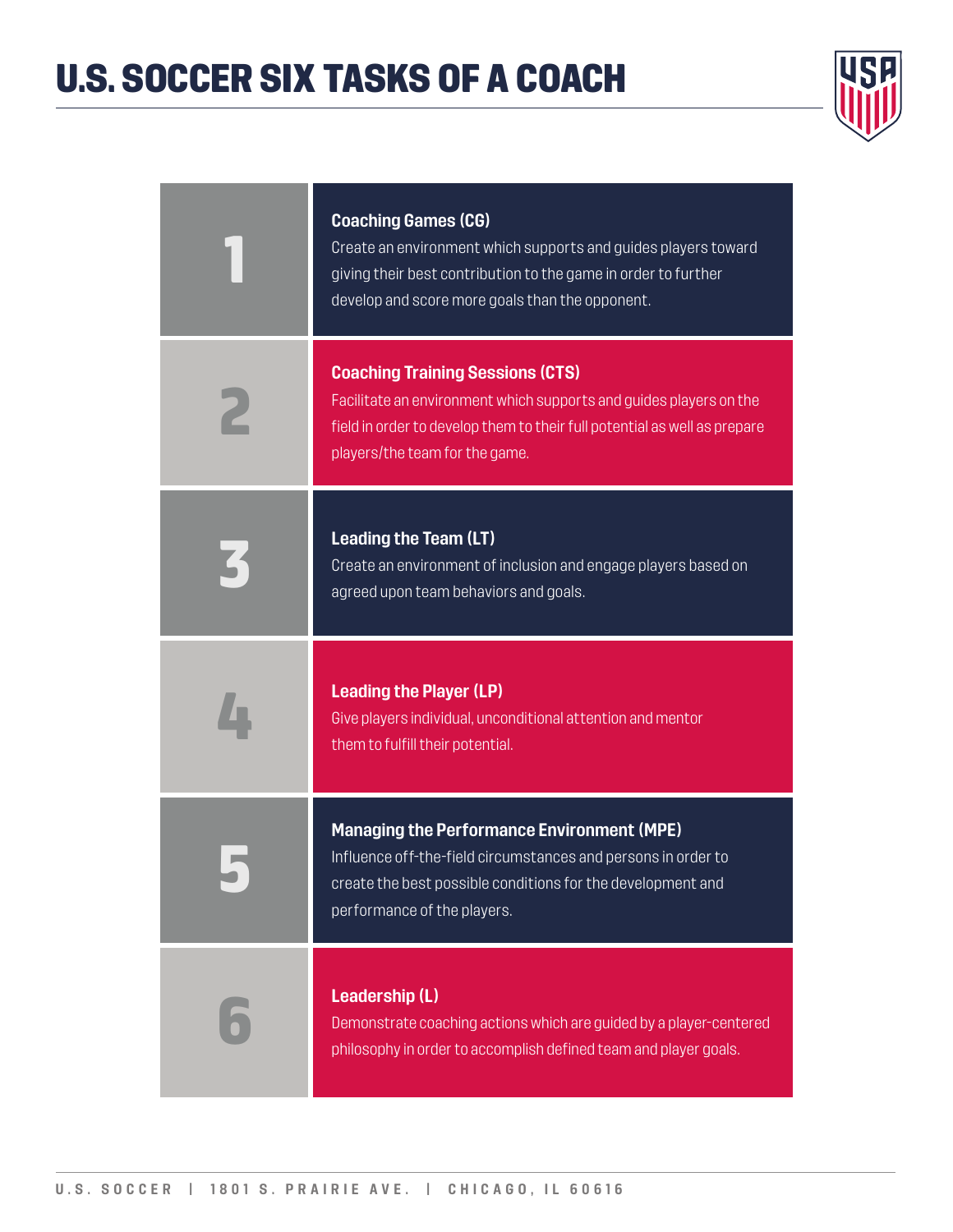**COACHING GAMES (CG)** Create an environment which supports and guides players toward giving their best contribution to the game in order to further develop and score more goals than the opponent.

| THE COACH IS ABLE TO:                                                                                                                                               | <b>OUTCOMES:</b>                                                                                                                                                                                                                                                                                            |
|---------------------------------------------------------------------------------------------------------------------------------------------------------------------|-------------------------------------------------------------------------------------------------------------------------------------------------------------------------------------------------------------------------------------------------------------------------------------------------------------|
|                                                                                                                                                                     | <b>PRE-GAME</b>                                                                                                                                                                                                                                                                                             |
| • organize all necessary aspects of the game before it begins                                                                                                       | • every one involved is organized<br>• the game environment is safe and the team is ready to play                                                                                                                                                                                                           |
| • link game preparation to prior training session goals                                                                                                             | • there is a connection between training and game objectives                                                                                                                                                                                                                                                |
| • communicate with individual players and the team relative to<br>game objectives                                                                                   | • players are informed and understand game objectives                                                                                                                                                                                                                                                       |
| • implement a formation and substitution pattern for all four game<br>models (4v4, 7v7, 9v9, 11v11)                                                                 | • formation chosen is focused on development of the players<br>· substitution pattern is balanced and based on the developmental<br>needs of the players (the team has a blend of players with various<br>ability levels that have opportunities to play with other teammates<br>of various ability levels) |
| • set developmentally appropriate goals for the game with your<br>team in all four game models (4v4, 7v7, 9v9, 11v11)                                               | • goals are based on the development need(s) of the<br>team/player(s)                                                                                                                                                                                                                                       |
|                                                                                                                                                                     | <b>GAME</b>                                                                                                                                                                                                                                                                                                 |
| • create a safe, fun, inclusive and organized environment for players                                                                                               | <b>PLAYERS:</b><br>• demonstrate their understanding of the game<br>• enjoy playing<br>• are safe<br>• play with confidence<br>• feel respected by and connected to one another                                                                                                                             |
| • demonstrate a basic understanding of attacking, defending<br>and transition                                                                                       | • the grassroots roadmap is applied when reading the game                                                                                                                                                                                                                                                   |
| • encourage and support players playing freely and making their<br>own decisions in the game                                                                        | • players play freely and make their own decisions<br>• players improve as a result of playing the game                                                                                                                                                                                                     |
| • apply the Player Development Initiatives for the age-group coached                                                                                                | • players play according to U.S. Soccer's Player Development Initiatives                                                                                                                                                                                                                                    |
| • read the game for the appropriate age group                                                                                                                       | • information about player & team behavior during the game                                                                                                                                                                                                                                                  |
| • give players positive, specific, developmentally-appropriate and<br>honest feedback at the appropriate moments for all four game<br>models (4v4, 7v7, 9v9, 11v11) | • players are motivated and engaged<br>· desired behavior is reinforced<br>• unsuccessful behavior is improved                                                                                                                                                                                              |
| • balance silent observation with verbal feedback                                                                                                                   | • players play freely and make their own decisions                                                                                                                                                                                                                                                          |
| • use a guided discovery approach with all players during the game<br>in all four game models (4v4, 7v7, 9v9, 11v11)                                                | • players are allowed to make mistakes and will be guided to<br>solutions through questioning and/or reminders                                                                                                                                                                                              |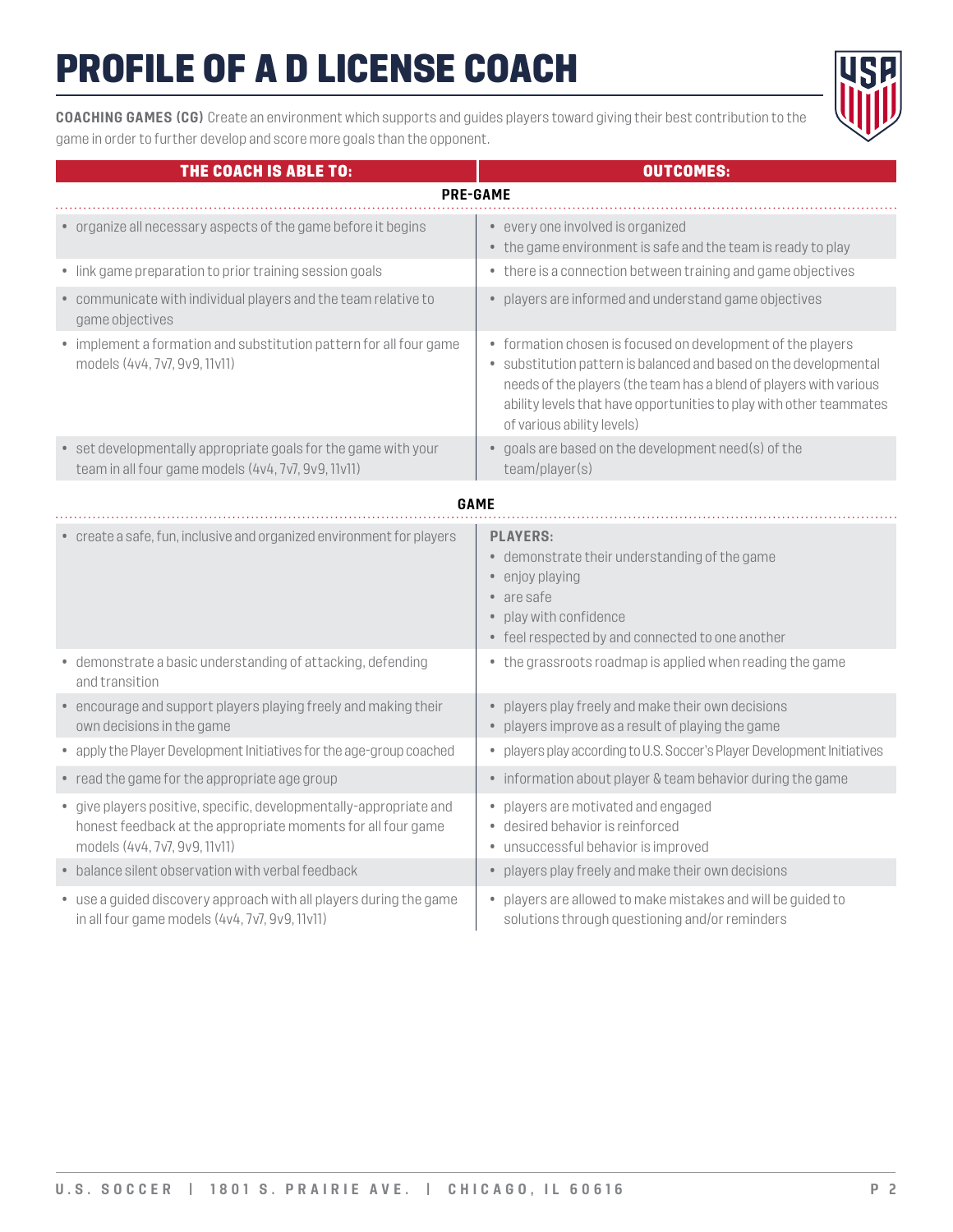**COACHING GAMES (CG)** Create an environment which supports and guides players toward giving their best contribution to the game in order to further develop and score more goals than the opponent.



|                                  | THE COACH IS ABLE TO:                                                                       | <b>OUTCOMES:</b>                                                            |  |
|----------------------------------|---------------------------------------------------------------------------------------------|-----------------------------------------------------------------------------|--|
|                                  | <b>POST-GAME</b>                                                                            |                                                                             |  |
|                                  | • implement a short routine after each game to check players'<br>well being                 | players are physically and emotionally stable following the game            |  |
|                                  | • give positive, basic and developmentally appropriate and honest<br>feedback from the game | players are motivated and engaged<br>• Feedback is based on game objectives |  |
|                                  | • organize the week ahead and say "good-bye" for the day                                    | players/parents are informed                                                |  |
| <b>EVALUATING AND REFLECTING</b> |                                                                                             |                                                                             |  |

| $\bullet$ check if the outcomes have been achieved     | • achieved outcomes based on the task of coaching games                 |
|--------------------------------------------------------|-------------------------------------------------------------------------|
| • reflect on own behavior relative to desired outcomes | $\cdot$ $\cdot$ continuous assessment of own impact on players and team |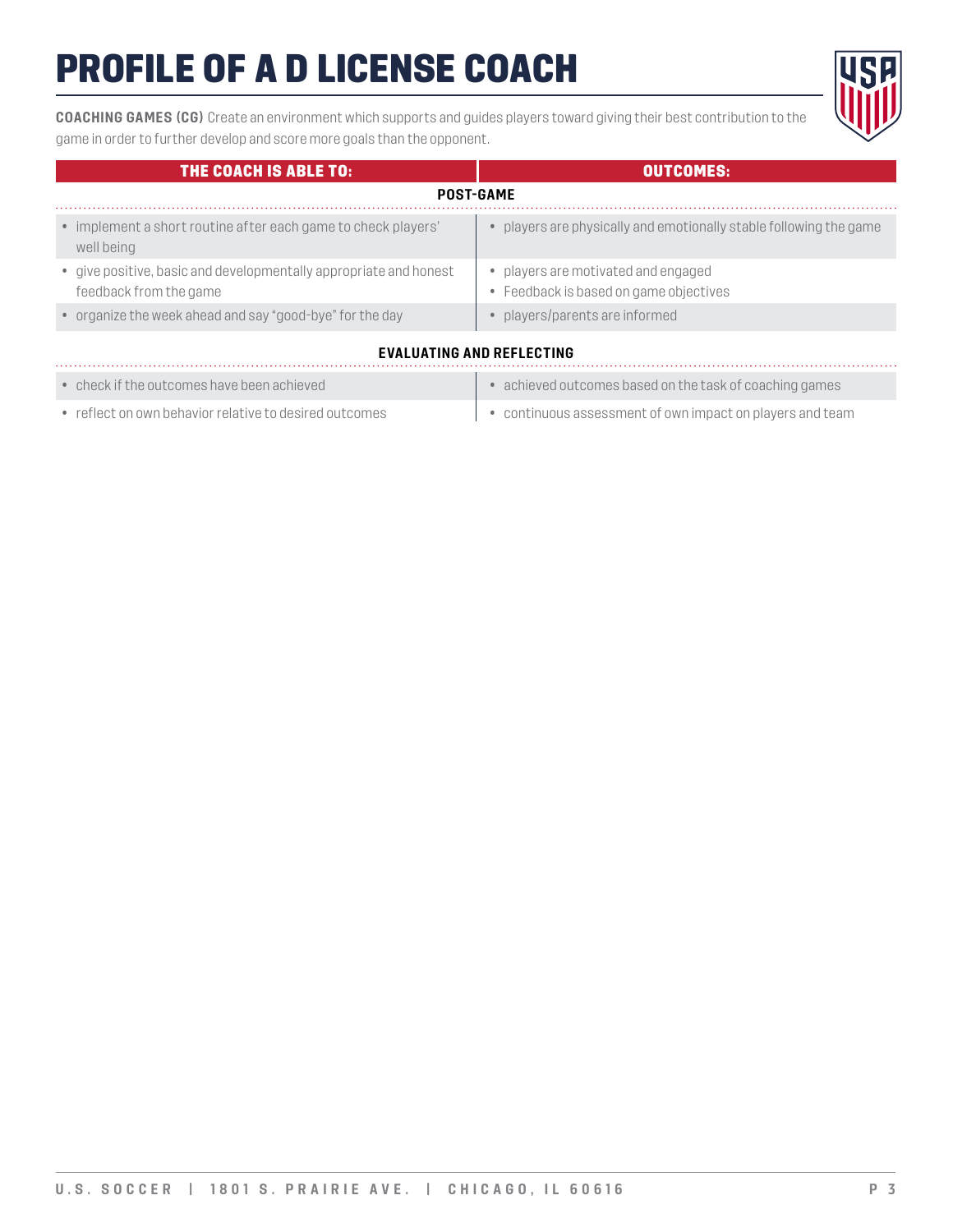**COACHING TRAINING SESSIONS (CTS)** Facilitate an environment which supports and guides players on the field in order to develop them to their full potential as well as prepare players/the team for the game.

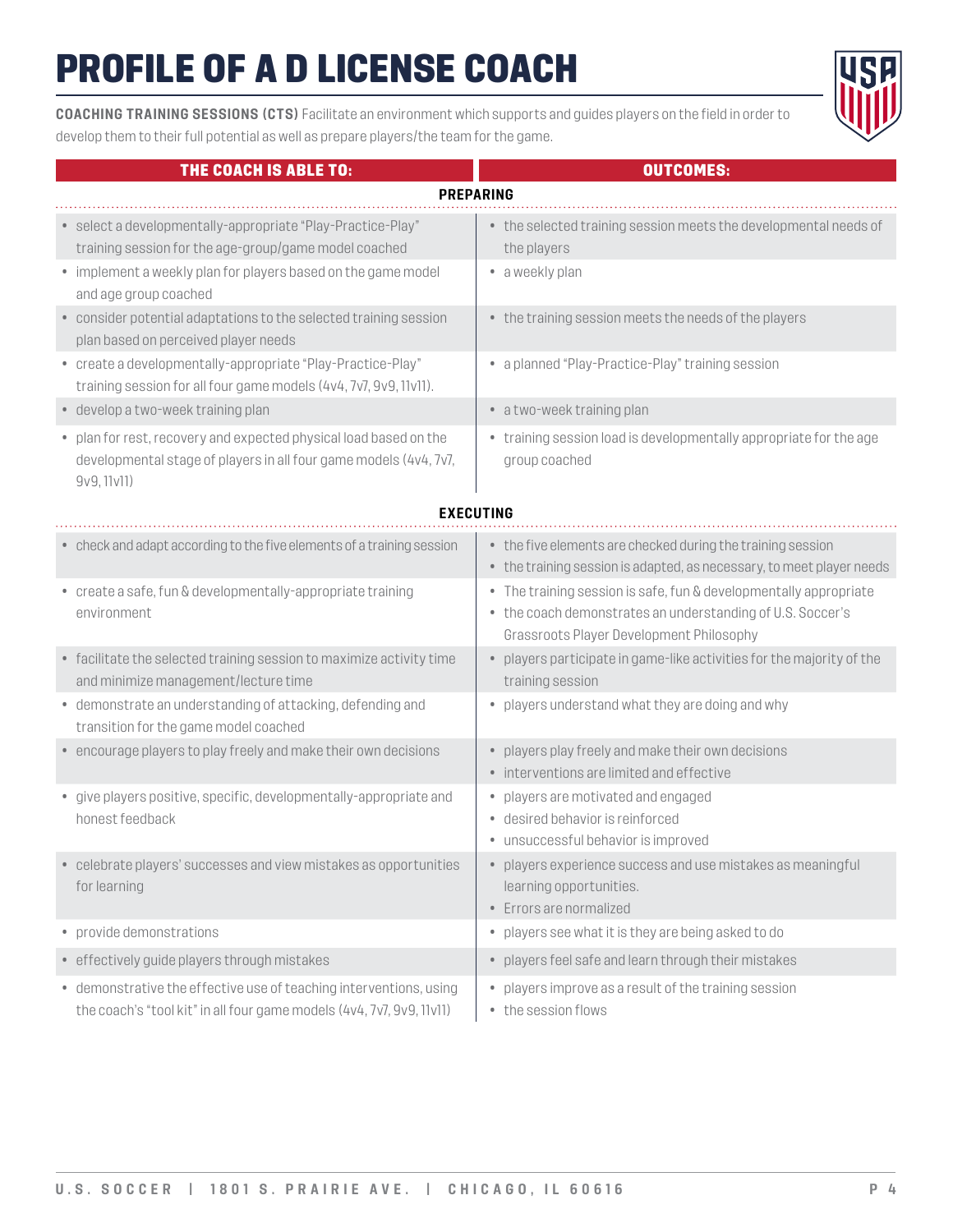**COACHING TRAINING SESSIONS (CTS)** Facilitate an environment which supports and guides players on the field in order to develop them to their full potential as well as prepare players/the team for the game.

| <b>THE COACH IS ABLE TO:</b>                                                                            | <b>OUTCOMES:</b>                                                |
|---------------------------------------------------------------------------------------------------------|-----------------------------------------------------------------|
| <b>EVALUATING THE TRAINING SESSION WITH THE PLAYERS</b>                                                 |                                                                 |
| • implement a short routine after each training session to check<br>players' well being                 | players' physical and emotional well-being is checked           |
| • give positive, specific, developmentally appropriate and honest<br>feedback from the training session | • motivated players<br>feedback is based on training objectives |
| • organize the week ahead and say "good-bye" for the day                                                | • informed players/parents                                      |

#### **EVALUATING AND REFLECTING**

| $\bullet$ check if the outcomes have been achieved     | • achieved outcomes based on the task of coaching         |
|--------------------------------------------------------|-----------------------------------------------------------|
|                                                        | training sessions                                         |
| • reflect on own behavior relative to desired outcomes | • continuous assessment of own impact on players and team |

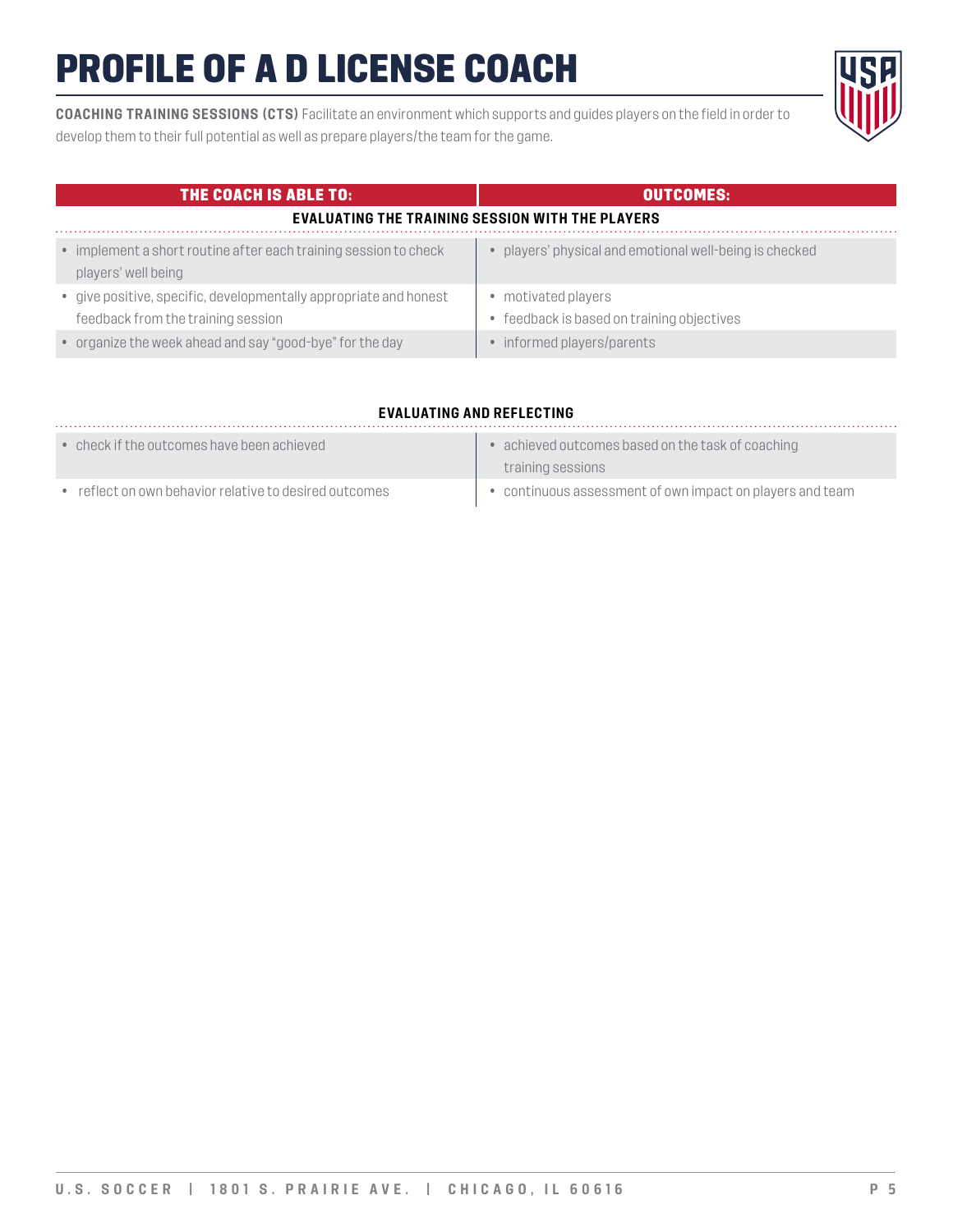

**LEADING THE TEAM (LT)** Create an environment of inclusion and engage players based on agreed upon team behaviors and goals.

| THE COACH IS ABLE TO:                                                            | <b>OUTCOMES:</b>                                                                         |  |
|----------------------------------------------------------------------------------|------------------------------------------------------------------------------------------|--|
| <b>DEVELOPING A POSITIVE TEAM CULTURE</b>                                        |                                                                                          |  |
| • demonstrate an understanding of age-appropriate team values                    | • agreed upon team behaviors, based on the development stage of<br>the players           |  |
| • create a sense of team spirit & unity                                          | • willingness of each player of the team to work together with<br>loyalty and enthusiasm |  |
| • set co-constructed goals with the team, based on agreed upon<br>team behaviors | • The team works to achieve the established goals                                        |  |
| • prevent, recognize and manage conflict effectively                             | • conflicts are reduced and compromises found                                            |  |
| <b>EVALUATING AND REFLECTING</b>                                                 |                                                                                          |  |
| • check if the outcomes have been achieved                                       | • achieved outcomes based on the task of leading the team                                |  |
| • reflect on own behavior relative to desired outcomes                           | • continuous assessment of own impact on players and team                                |  |

**LEADING THE PLAYER (LP)** Give players individual, unconditional attention and mentor them to fulfill their potential.

| THE COACH IS ABLE TO:                                                                                                                                                            | <b>OUTCOMES:</b>                                                               |  |  |
|----------------------------------------------------------------------------------------------------------------------------------------------------------------------------------|--------------------------------------------------------------------------------|--|--|
|                                                                                                                                                                                  | <b>GUIDING PLAYERS</b>                                                         |  |  |
| • understand the developmental stage of the age-group coached<br>and recognize the relative ability level of the players                                                         | • players are coached based on their stage of development and<br>ability level |  |  |
| • unconditionally quide each player                                                                                                                                              | • all players receive unconditional attention                                  |  |  |
| • understand the developmental stage associated with all four<br>game models (4v4, 7v7, 9v9, 11v11) and recognize the relative<br>ability levels and needs of individual players | • players are coached based on their stage of development and<br>ability level |  |  |
| • help players take responsibility and hold themselves accountable for<br>their own development in all four game models (4v4, 7v7, 9v9, 11v11)                                   | • players take action to develop themselves further                            |  |  |

#### **EVALUATING AND REFLECTING**

| $\bullet$ check if the outcomes have been achieved     | achieved outcomes based on the task of leading the player |
|--------------------------------------------------------|-----------------------------------------------------------|
| • reflect on own behavior relative to desired outcomes | • continuous assessment of own impact on players and team |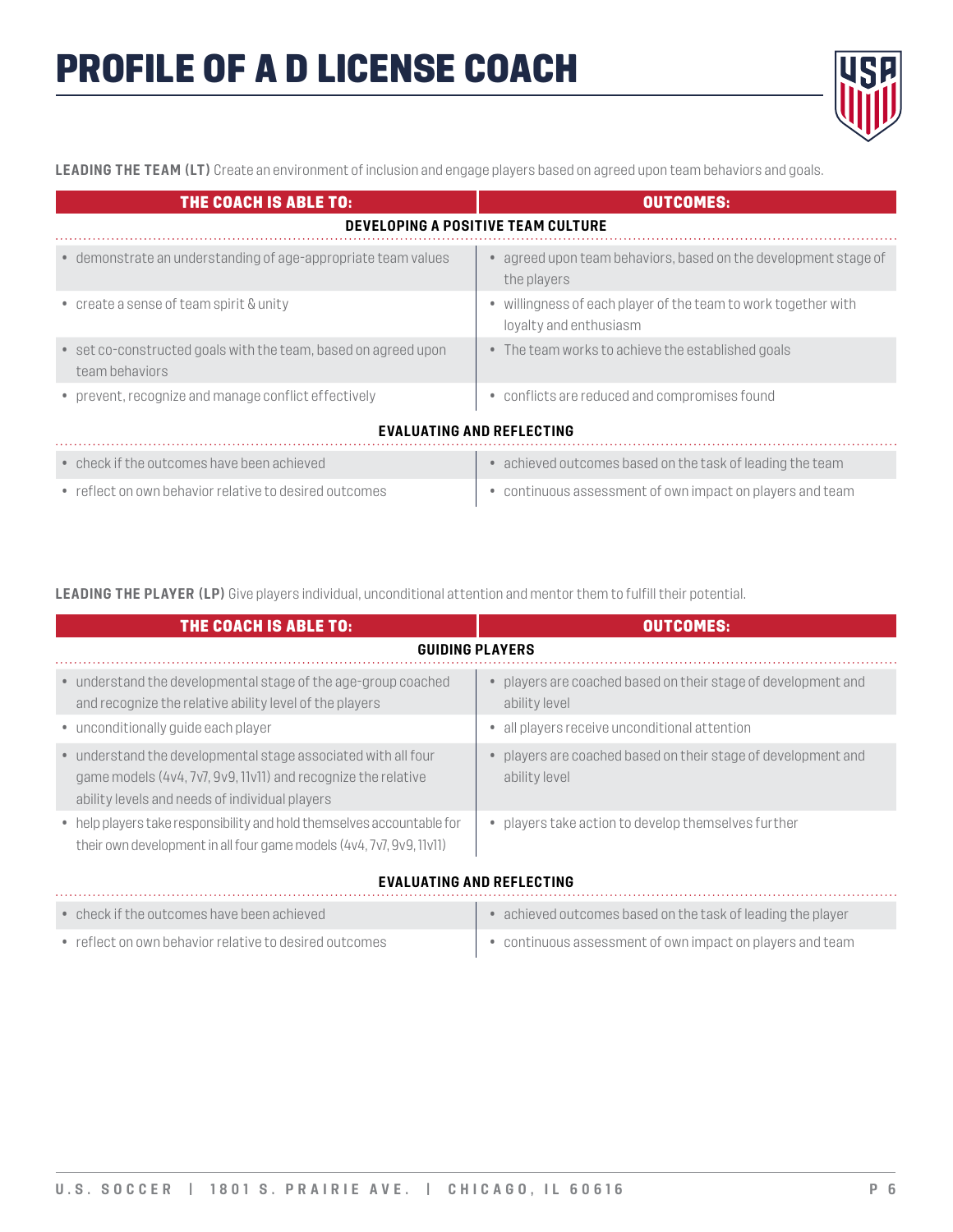**MANAGING THE PERFORMANCE ENVIRONMENT (MPE)** Influence off-the-field circumstances and persons in order to create the best possible conditions for the development and performance of the players.

| THE COACH IS ABLE TO:                                                                                            | <b>OUTCOMES:</b>                                                                                        |  |
|------------------------------------------------------------------------------------------------------------------|---------------------------------------------------------------------------------------------------------|--|
| <b>ANALYZING THE CONDITIONS</b>                                                                                  |                                                                                                         |  |
| • understand the performance environment and think of ways to<br>positively influence it                         | • the performance environment is recognized and considered as it<br>related to the players' experiences |  |
| • understand & identify the key people and factors which influence<br>the performance environment (e.g. parents) | • factors and people which influence the performance environment<br>are identified (e.g. parents)       |  |
|                                                                                                                  | <b>CREATING AN OPTIMAL SITUATION FOR PERFORMANCE</b>                                                    |  |
| • implement a plan for child safety & risk management                                                            | • players are safe and risks are mitigated                                                              |  |
| • effectively manage the week to week routines for and with the team                                             | • the week to week routines are carried out                                                             |  |
| • build relationships with those who can influence the performance<br>environment (e.g. parents)                 | • key people within the team environment are informed and<br>engaged (e.g. parents)                     |  |
| • delegate responsibilities to more effectively develop the team<br>and its players                              | • tasks are shared among the coach, players and parents                                                 |  |
| • implement a plan for parent meetings                                                                           | parents are engaged and positively contribute to the                                                    |  |

#### **EVALUATING AND REFLECTING**

development of their child & the team

| $\bullet$ check if the outcomes have been achieved     | achieved outcomes based on the task of managing the       |
|--------------------------------------------------------|-----------------------------------------------------------|
|                                                        | performance environment                                   |
| • reflect on own behavior relative to desired outcomes | • continuous assessment of own impact on players and team |